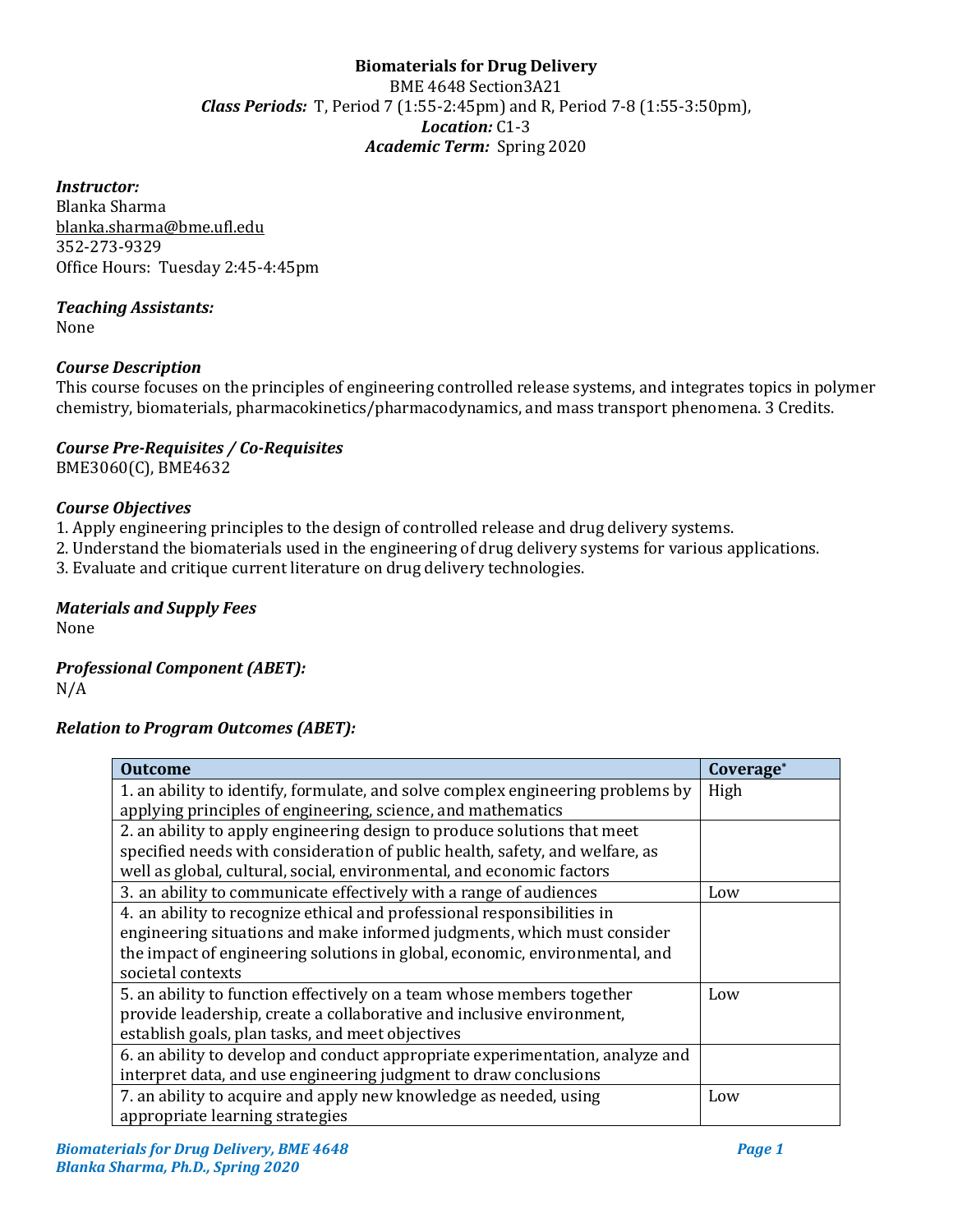\*Coverage is given as high, medium, or low. An empty box indicates that this outcome is not part of the course

## *Required Textbooks and Software*

Title: Drug Delivery: Fundamentals and Applications, Second Edition Second Edition Authors: Anya M. Hillery, Kinam Part Publisher: CRC Press, Taylor and Francis ISBN: 9781482217711

Note: Older version of this text is also acceptable. Title: Drug Delivery and Targeting: For Pharmacists and Pharmaceutical Scientists. Authors: Anya M. Hillery, Andrew W. Lloyd, James Swarbrick Copyright date:2001 Publisher: Taylor and Francis ISBN: 9780415271981

Course notes are derived primarily from both the required and recommended textbooks listed. Some course notes are derived from published review articles, and will be provided to students accordingly.

## *Recommended Materials*

Title: Engineering Principle of Drug Delivery Author: Mark Saltzman Copyright Date: 2001 Publisher: Oxford University Press ISBN: 0-19-508589-2

## *Course Schedule*

#### *\* Note this is subject to change at instructor's discretion*

| Week 1:                     | Course Overview, Introduction to Controlled Drug Delivery, Pharmacokinetics/Pharmacodynamics<br>(Hillery Ch. 1-3) |
|-----------------------------|-------------------------------------------------------------------------------------------------------------------|
| Week 2:                     | Introduction to Controlled Drug Delivery, Pharmacokinetics/Pharmacodynamics<br>(Hillery Ch. 1-3, Saltzman Ch. 7)  |
| Week 3                      | Diffusion in Biological Systems (Saltzman Ch. 2-4, Hillery Ch. 3)                                                 |
| Week 4                      | Polymers in Drug Delivery Systems (Saltzman Ch 9-10, Appendix A2. Hillery Ch 4-5)                                 |
| Week 5                      | Bioresponsive polymers for drug delivery                                                                          |
| Week 6                      | Parenteral Drug Delivery Systems (Hillery Ch. 4-5, Saltzman Ch. 9-10)                                             |
| Week 7                      | Oral Drug Delivery (Hillery Ch. 6)                                                                                |
| Week 8                      | Transdermal Drug Delivery (Hillery Ch. 8)<br>MIDTERM EXAM                                                         |
| Week 9                      | <b>SPRING BREAK</b>                                                                                               |
| Week 10                     | Pulmonary Drug Delivery (Hillery Ch. 10)                                                                          |
| $M_{\odot}$ <sub>2</sub> 11 | Drug Targoting (Hillory Ch. 5)                                                                                    |

*Biomaterials for Drug Delivery, BME 4648 Page 2 Blanka Sharma, Ph.D., Spring 2020* Week 11 Drug Targeting (Hillery Ch. 5)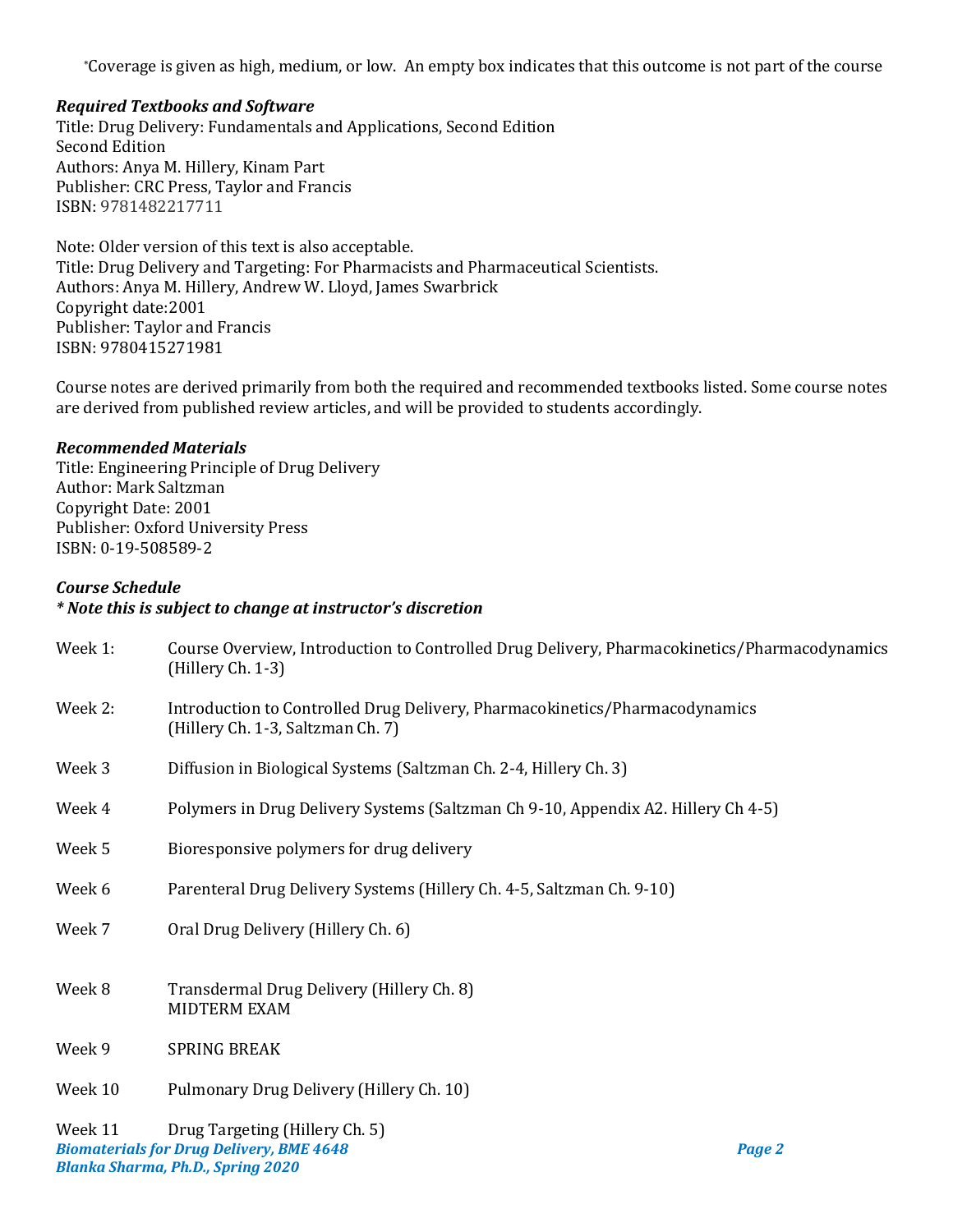| Week 12     | Gene/Nucleic Acid Delivery (Hillery Ch. 14)     |
|-------------|-------------------------------------------------|
| Week 13     | Cells as Drugs and Drug Delivery Systems        |
| Week 14     | *Student Presentations                          |
| Week 15     | *Student Presentations                          |
| Week 16     | Exam Review                                     |
| FINAL EXAM: | Thursday April 30 <sup>th</sup> , 12:30-2:30pm. |

\*Students will present key findings from a literature review on an approved drug delivery topic and in-depth analysis on one paper related to this topic.

# *Attendance Policy, Class Expectations, and Make-Up Policy*

Excused absences must be consistent with university policies in the graduate catalog (http://gradcatalog.ufl.edu/content.php?catoid=10&navoid=2020#attendance) and require appropriate documentation.

Students are expected to attend course lectures and participate in class discussions. It is expected that there will be no cell phone or electronic device distractions in class. If you are unable to attend class, will be coming late or leaving early, then you are expected to inform the instructor. Students are expected to be in class, prepared to learn, engaged, and overall contributors to the learning environment. Poor attendance will affect your participation grade.

**Unless prior arrangements** have been made with the instructor, students will be deducted 15% per day for late coursework, with deductions occurring at the time associated with the due date. Unless prior arrangements have been made with instructor, missed exams will receive a grade of 0pts.

While students are encouraged to discuss course material and assignments together outside of class, it is expected that all coursework/assignments submitted is the students' own work.

| <b>Evaluation of Grades</b> |
|-----------------------------|
|                             |

| <b>Assignment</b> | <b>Total Points</b> | <b>Percentage of Final Grade</b> |
|-------------------|---------------------|----------------------------------|
| Homework Sets (4) | 50 each             | 15%                              |
| Midterm Exam      | 100 each            | 20%                              |
| Final Exam        | 100                 | 40%                              |
| Term Project      | 100                 | 15%                              |
| Participation     | 100                 | 10%                              |
|                   |                     | 100%                             |

# *Grading Policy*

The following is given as an example only.

| <b>Percent</b> | Grade | Grade         |
|----------------|-------|---------------|
|                |       | <b>Points</b> |
| $90.0 - 100$   | А     | 4.00          |
| $87.0 - 89.9$  | А-    | 3.67          |
| $84.0 - 86.9$  | B+    | 3.33          |
| $81.0 - 83.9$  | B     | 3.00          |
| $78.0 - 80.9$  | B-    | 2.67          |
| $75.0 - 79.9$  | C+    | 2.33          |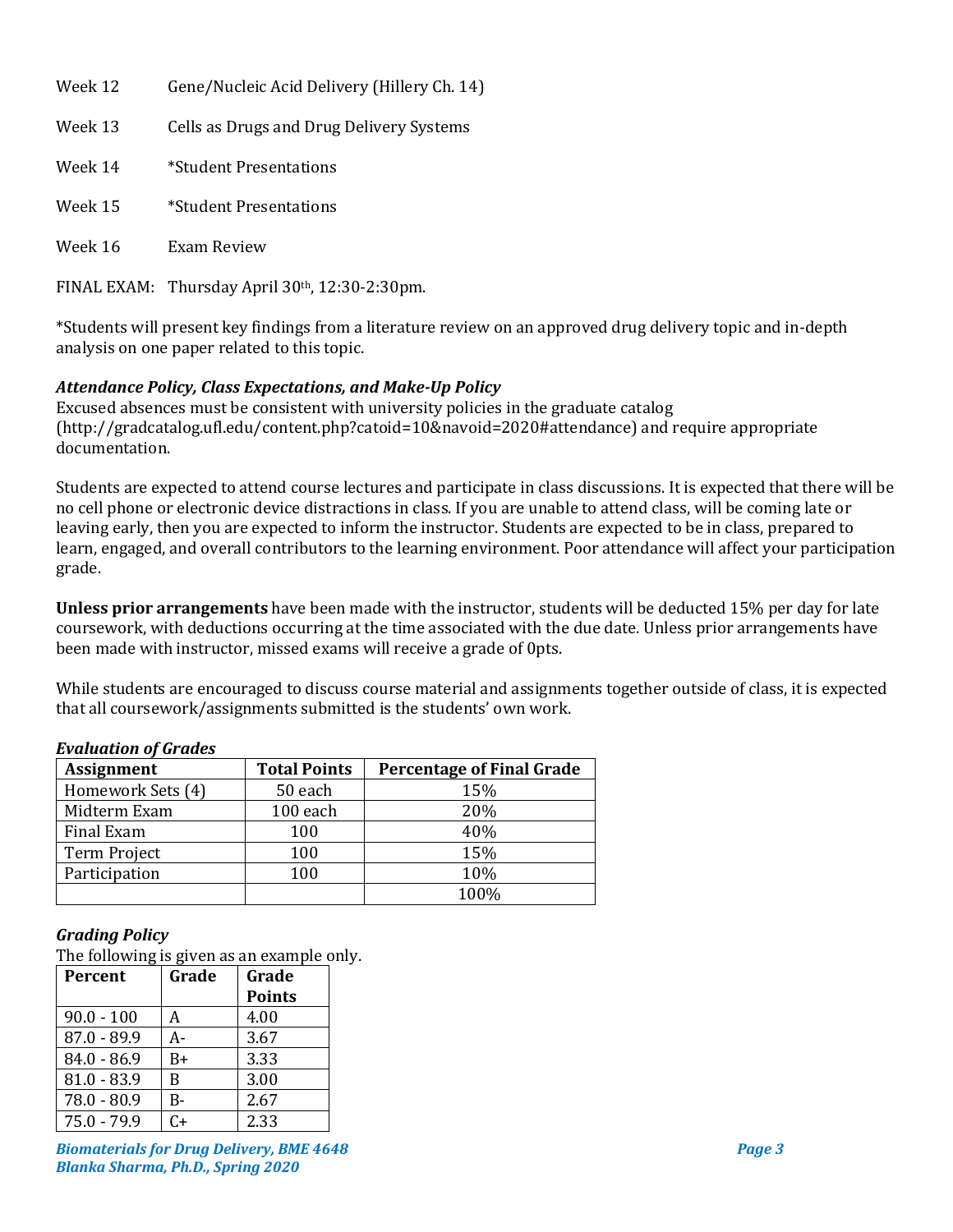| $72.0 - 74.9$ | C     | 2.00 |
|---------------|-------|------|
| $69.0 - 71.9$ | $C -$ | 1.67 |
| $66.0 - 68.9$ | D+    | 1.33 |
| $63.0 - 65.9$ | D     | 1.00 |
| $60.0 - 62.9$ | D-    | 0.67 |
| $0 - 59.9$    | E     | 0.00 |

More information on UF grading policy may be found at: <https://catalog.ufl.edu/ugrad/current/regulations/info/grades.aspx>

# *Students Requiring Accommodations*

Students with disabilities requesting accommodations should first register with the Disability Resource Center (352- 392-8565, https://www.dso.ufl.edu/drc) by providing appropriate documentation. Once registered, students will receive an accommodation letter which must be presented to the instructor when requesting accommodation. Students with disabilities should follow this procedure as early as possible in the semester.

# *Course Evaluation*

Students are expected to provide professional and respectful feedback on the quality of instruction in this course by completing course evaluations online via GatorEvals. Guidance on how to give feedback in a professional and respectful manner is available at [https://gatorevals.aa.ufl.edu/students/.](https://gatorevals.aa.ufl.edu/students/) Students will be notified when the evaluation period opens, and can complete evaluations through the email they receive from GatorEvals, in their Canvas course menu under GatorEvals, or via [https://ufl.bluera.com/ufl/.](https://ufl.bluera.com/ufl/) Summaries of course evaluation results are available to students a[t https://gatorevals.aa.ufl.edu/public-results/.](https://gatorevals.aa.ufl.edu/public-results/)

# *University Honesty Policy*

UF students are bound by The Honor Pledge which states, "We, the members of the University of Florida community, pledge to hold ourselves and our peers to the highest standards of honor and integrity by abiding by the Honor Code. On all work submitted for credit by students at the University of Florida, the following pledge is either required or implied: "On my honor, I have neither given nor received unauthorized aid in doing this assignment." The Honor Code [\(https://sccr.dso.ufl.edu/policies/student-honor-code-student-conduct-code/\)](https://sccr.dso.ufl.edu/policies/student-honor-code-student-conduct-code/) specifies a number of behaviors that are in violation of this code and the possible sanctions. Furthermore, you are obligated to report any condition that facilitates academic misconduct to appropriate personnel. If you have any questions or concerns, please consult with the instructor or TAs in this class.

# *Plagiarism*

Plagiarism is a common infraction to the UF Honor Code. If you are confused as to what constitutes plagiarism, see here: [https://guides.uflib.ufl.edu/copyright/plagiarism.](https://guides.uflib.ufl.edu/copyright/plagiarism) Plagiarism on any of your assignments **will be reported to the Dean of Students as a UF Student Honor Code violation.** Also, note that **copying solutions for any assignment, regardless of the source (e.g. other students, pirated website solutions), will be treated as plagiarism.** If you have any questions or concerns, please consult with the instructor in this class. Note that failure to comply with this commitment will result in disciplinary action compliant with the UF Student Honor Code Procedures.

## *Commitment to a Safe and Inclusive Learning Environment*

The Herbert Wertheim College of Engineering values broad diversity within our community and is committed to individual and group empowerment, inclusion, and the elimination of discrimination. It is expected that every person in this class will treat one another with dignity and respect regardless of gender, sexuality, disability, age, socioeconomic status, ethnicity, race, and culture.

If you feel like your performance in class is being impacted by discrimination or harassment of any kind, please contact your instructor or any of the following:

- Your academic advisor or Graduate Program Coordinator
- Robin Bielling, Director of Human Resources, 352-392-0903, [rbielling@eng.ufl.edu](mailto:rbielling@eng.ufl.edu)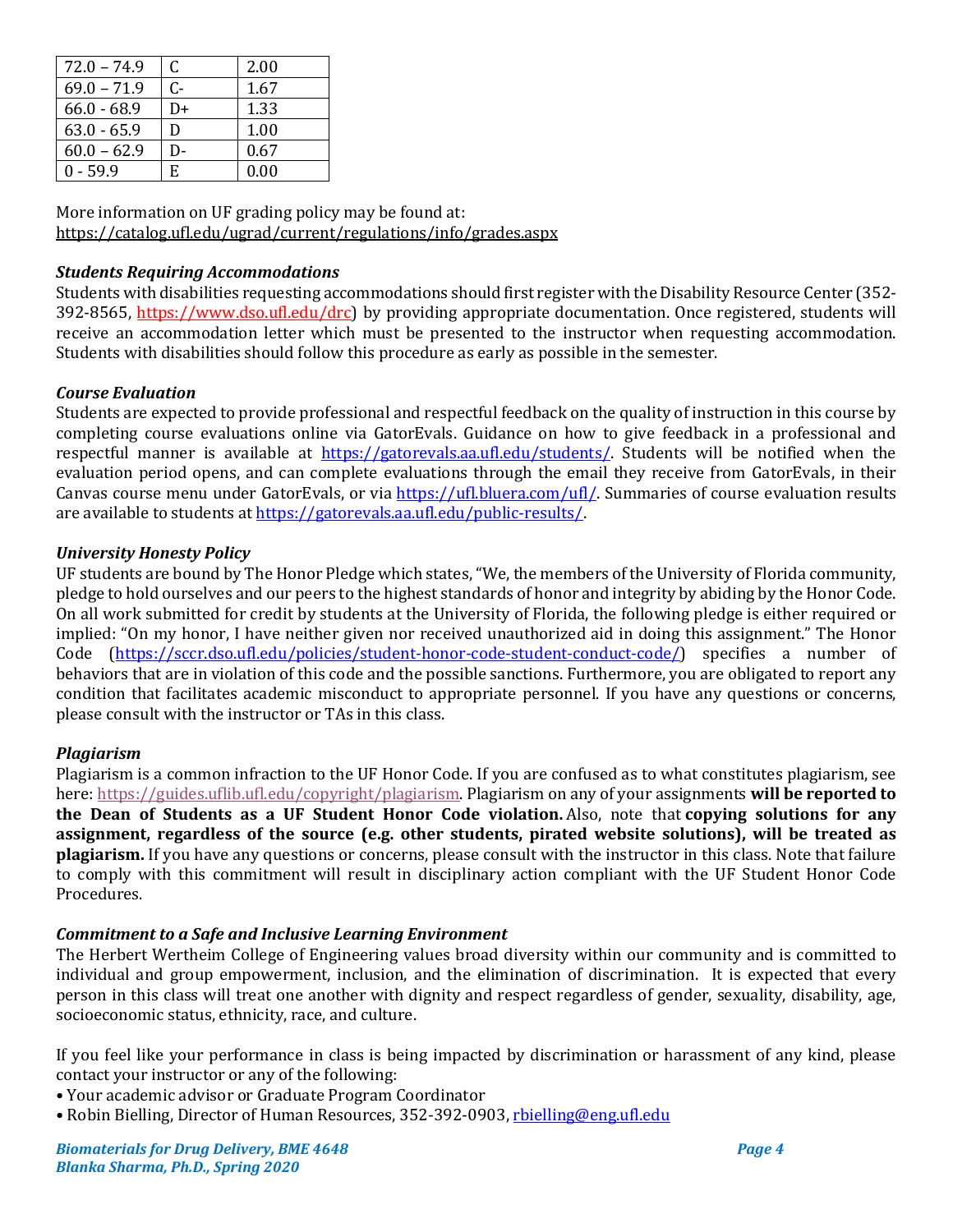- Curtis Taylor, Associate Dean of Student Affairs, 352-392-2177[, taylor@eng.ufl.edu](mailto:taylor@eng.ufl.edu)
- Toshikazu Nishida, Associate Dean of Academic Affairs, 352-392-0943[, nishida@eng.ufl.edu](mailto:nishida@eng.ufl.edu)

# *Software Use*

All faculty, staff, and students of the University are required and expected to obey the laws and legal agreements governing software use. Failure to do so can lead to monetary damages and/or criminal penalties for the individual violator. Because such violations are also against University policies and rules, disciplinary action will be taken as appropriate. We, the members of the University of Florida community, pledge to uphold ourselves and our peers to the highest standards of honesty and integrity.

# *Student Privacy*

There are federal laws protecting your privacy with regards to grades earned in courses and on individual assignments. For more information, please see: <https://registrar.ufl.edu/ferpa.html>

## *Campus Resources:*

## *Health and Wellness*

# **U Matter, We Care:**

Your well-being is important to the University of Florida. The U Matter, We Care initiative is committed to creating a culture of care on our campus by encouraging members of our community to look out for one another and to reach out for help if a member of our community is in need. If you or a friend is in distress, please contact [umatter@ufl.edu](mailto:umatter@ufl.edu) so that the U Matter, We Care Team can reach out to the student in distress. A nighttime and weekend crisis counselor is available by phone at 352-392-1575. The U Matter, We Care Team can help connect students to the many other helping resources available including, but not limited to, Victim Advocates, Housing staff, and the Counseling and Wellness Center. Please remember that asking for help is a sign of strength. In case of emergency, call 9-1-1.

**Counseling and Wellness Center:** [http://www.counseling.ufl.edu/cwc,](http://www.counseling.ufl.edu/cwc) and 392-1575; and the University Police Department: 392-1111 or 9-1-1 for emergencies.

# **Sexual Discrimination, Harassment, Assault, or Violence**

If you or a friend has been subjected to sexual discrimination, sexual harassment, sexual assault, or violence contact the **[Office of Title IX Compliance](https://titleix.ufl.edu/)**, located at Yon Hall Room 427, 1908 Stadium Road, (352) 273-1094, [title-ix@ufl.edu](mailto:title-ix@ufl.edu)

# **Sexual Assault Recovery Services (SARS)**

Student Health Care Center, 392-1161.

**University Police Department** at 392-1111 (or 9-1-1 for emergencies), o[r http://www.police.ufl.edu/.](http://www.police.ufl.edu/)

## *Academic Resources*

**E-learning technical suppor***t*, 352-392-4357 (select option 2) or e-mail to Learning-support@ufl.edu. [https://lss.at.ufl.edu/help.shtml.](https://lss.at.ufl.edu/help.shtml)

**Career Resource Center**, Reitz Union, 392-1601. Career assistance and counseling[. https://www.crc.ufl.edu/.](https://www.crc.ufl.edu/)

**Library Support**[, http://cms.uflib.ufl.edu/ask.](http://cms.uflib.ufl.edu/ask) Various ways to receive assistance with respect to using the libraries or finding resources.

**Teaching Center**, Broward Hall, 392-2010 or 392-6420. General study skills and tutoring. [https://teachingcenter.ufl.edu/.](https://teachingcenter.ufl.edu/)